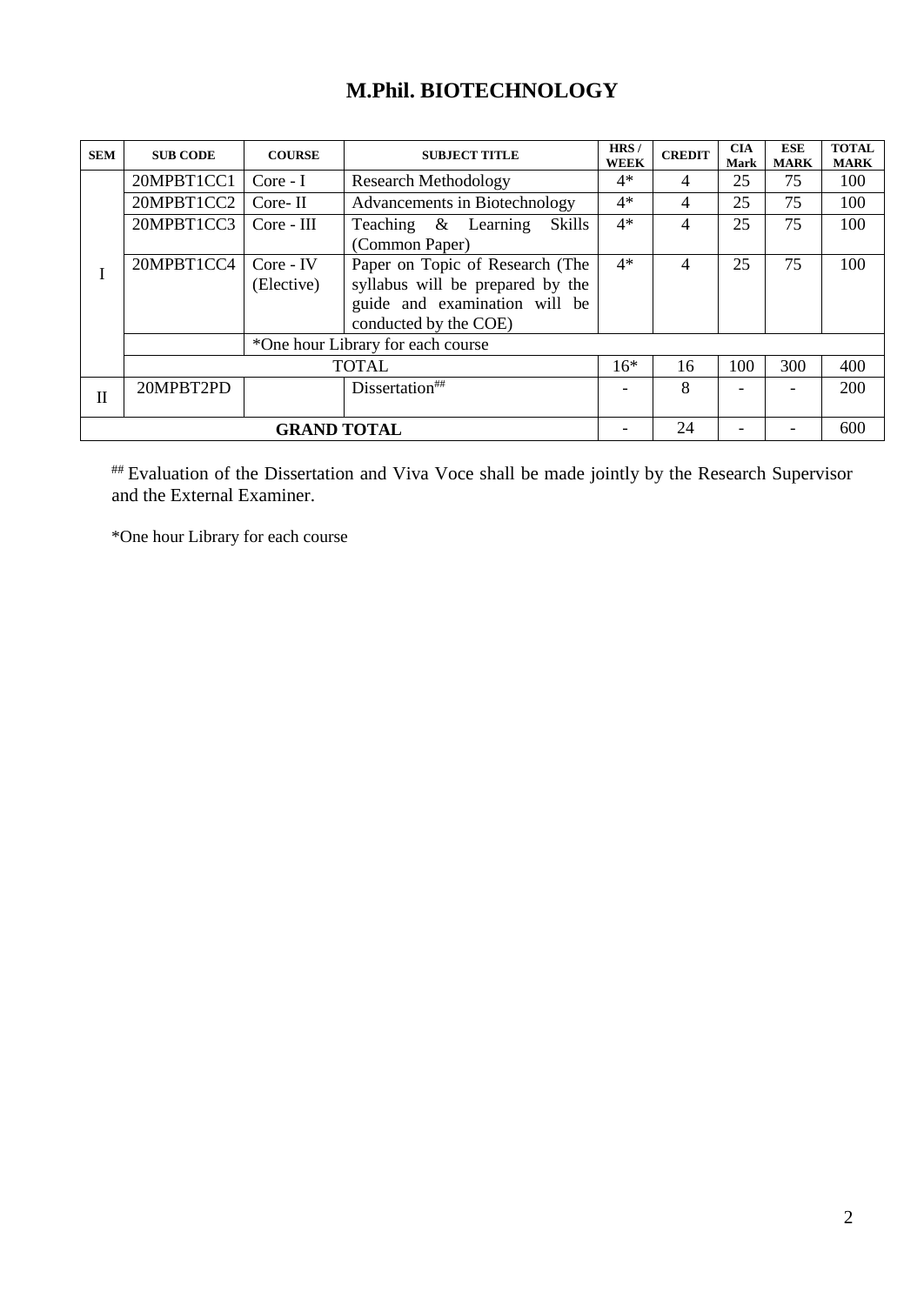| <b>Semester</b> | Code       | Course    | Title of the<br>Course                | <b>Hours</b> | Credits | Max.<br>marks | <b>Internal</b><br>marks | <b>External</b><br>marks |
|-----------------|------------|-----------|---------------------------------------|--------------|---------|---------------|--------------------------|--------------------------|
|                 | 20MPBT1CC1 | Core  – I | <b>RESEARCH</b><br><b>METHODOLOGY</b> |              |         | 100           | 25                       | 75                       |

At the end of the course, scholars will be able to:

- 1. Identify the various sources of information for literature review and data collection.
- 2. Summarize the principles of research instruments of biotechnology field.
- 3. Describe biotechnological practical application of laboratory equipments critically and systematically.
- 4. Appraise the components of scholarly writing and evaluate its quality.
- 5. Formulate the statistical concepts and applying them in data collection, analysis and interpretation.

#### **12 hours**

**Unit-I:** Selection of a research problem- experimental approach and research design, library and research documentation- literature review- Thesis writing- components of a thesis, preparation of research documents (abstracts, papers etc).#Thrust areas and research priorities in biotechnology at National and International levels#. Planning of research: Research proposals, time scheduling of research, available sources and generation of funds and facilities.

#### **12 hours**

**Unit- II:** Principles and applications of confocal microscope.Separation Techniques - Principles and application of thin layer chromatography,gel exclusion chromatography, ion exchange chromatography, affinity chromatography, Gas chromatography, high performance liquid chromatography and reverse phase chromatography. #Principles and applications of UV-Vis-FTIR-NMR-Mass spectroscopy,  $X - Ray$  Diffraction (XRD)#.

#### **12 hours**

**Unit –III:** Principles and applications of SDS- PAGE, 2D- gel electrophoresis, MALD1-TOF, gel documentation, Immunoelectrophoresis, Immunodiffusion, Immunoprecipitation – agglutination techniques. #Southern, Northern and Western blotting techniques, Molecular techniques - PCR, RFLP, RAPD, AFLP, DNA finger printing and DNA sequencing#.

#### **12 hours**

Unit – **IV:** Introduction to IPR, Types of IP - Patents, Trademarks, Copyright and Related Rights, Industrial Design, Traditional Knowledge and Geographical Indications. Importance of IPR – patentable and non patentables, patenting life, legal protection of Biotechnological inventions. Objectives of the patent system - Basic, principles and general requirements of patent law.Biotechnological inventions and patent law - Legal development - Patentable subjects and protection in Biotechnology.#Introduction to ethics and bioethics#. Ethical limits of Animal use.

#### **12 hours**

**Unit –V:** Principles and practice of statistical methods in biotechnological research; collection and tabulation of data; graphical and diagrammatic representation of data; basic statistics; Simple Correlation and regression analyses; significance tests: Chi- square test, student's t-test, ANOVA, Duncan's Multiple Range Test. #Bioinformatics: BLAST N and P, Gene discovery using EST#. Genbank Database- NCBI, EMBL and DDBJ. Protein sequence Database- Swiss Prot and PDB.

#### **# # Self-study portion**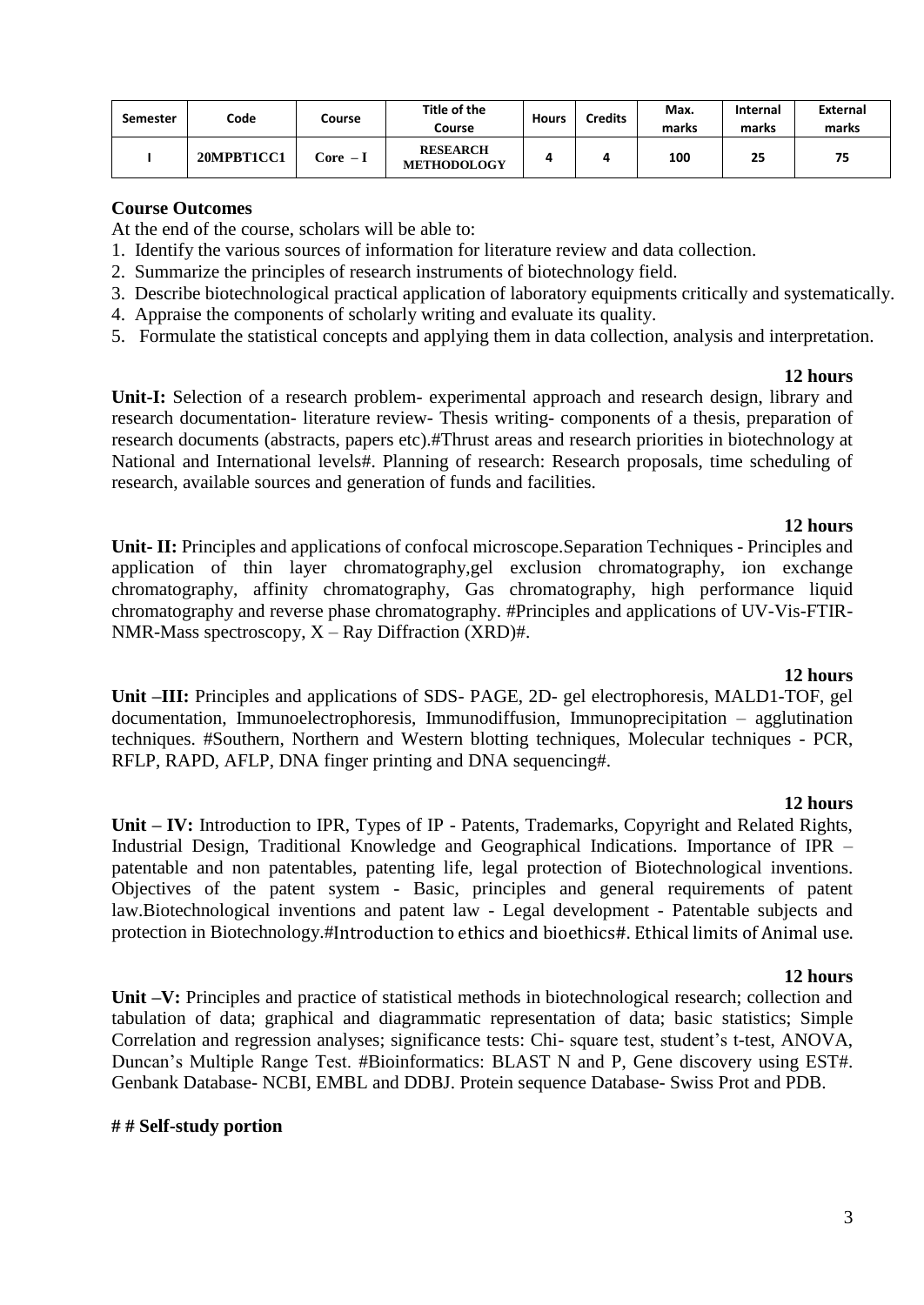- 1 J. Anderson, D.Durstonand M.Poole, Thesis and Assignment writing. New Age International Pvt. Ltd, New Delhi, 2010.
- 2 David Freifelder and W.H.Freeman. Physical Biochemistry: Applications to Biochemistry and Molecular Biology - 2nd Edition and Co Ltd, 2012.
- 3 Gurdeep R. Chatwal, Sham K. Anand, Instrumental methods of chemical analysis 2nd Edition; Himalaya Publishing House, 2007.
- 4 Jerrold H. Zar,Biostatistical Analysis (7th edition), Prentice Hall publishers, 2014.

# **Books for Reference:**

- 1. Veer Bala Rastogi, Fundamentals of Biostatistics, Ane Books India, New Delhi, 2006.
- 2. L.Veera Kumar, Bioinstrumentation, MJP Publishers, Chennai, 2006.

# **Web Source**

# **1.<https://nptel.ac.in/courses/109105115/>**

Relationship Matrix for Course Outcomes, Programme Outcomes and Programme Specific Outcomes:

| <b>Semester</b>                    | Code                                          |                 |                 |                             | <b>Title of the Paper</b> |                                              |                  |  | <b>Hours</b>     |                  | <b>Credits</b>   |  |
|------------------------------------|-----------------------------------------------|-----------------|-----------------|-----------------------------|---------------------------|----------------------------------------------|------------------|--|------------------|------------------|------------------|--|
| 1                                  |                                               | 20MPBT1CC1      |                 | <b>RESEARCH METHODOLOGY</b> |                           |                                              |                  |  | 4                |                  | 4                |  |
| Course<br><b>Outcomes</b><br>(COs) | <b>Programme Outcomes</b><br>(POS)            |                 |                 |                             |                           | <b>Programme Specific Outcomes</b><br>(PSOs) |                  |  |                  |                  |                  |  |
|                                    | PO <sub>1</sub>                               | PO <sub>2</sub> | PO <sub>3</sub> | PO <sub>4</sub>             | PO <sub>5</sub>           | PSO1                                         | PSO <sub>2</sub> |  | PSO <sub>3</sub> | PSO <sub>4</sub> | PSO <sub>5</sub> |  |
| CO <sub>1</sub>                    | ✓                                             | ✔               | ✓               | ✓                           | ✓                         | √                                            | ✓                |  | ✓                |                  |                  |  |
| CO <sub>2</sub>                    | $\checkmark$                                  | $\checkmark$    | $\checkmark$    | ✓                           | √                         | √                                            | ✓                |  | ✔                | ✔                |                  |  |
| CO <sub>3</sub>                    |                                               | ✓               | $\checkmark$    | ✓                           | ✓                         | √                                            | $\checkmark$     |  | ✓                | ✔                |                  |  |
| CO <sub>4</sub>                    | ✔                                             |                 |                 |                             |                           | √                                            | $\checkmark$     |  | ✓                | ✔                |                  |  |
| CO <sub>5</sub>                    | $\checkmark$<br>$\checkmark$                  |                 |                 |                             |                           | √                                            | $\checkmark$     |  | $\checkmark$     |                  |                  |  |
|                                    | Number of Matches $=$ 44, Relationship : High |                 |                 |                             |                           |                                              |                  |  |                  |                  |                  |  |

# **Prepared by: Checked by: Checked by:**

1. Dr. J. Sebastin Raj  $\qquad \qquad$  - 1. Dr. Y. ArsiaTarnam

| Mapping      | 1-29%     |       | 60-69%    | 70-89% | 90-100%   |  |
|--------------|-----------|-------|-----------|--------|-----------|--|
| Matches      | 1-14      | 15-29 | $30 - 34$ | 35-44  | $45 - 50$ |  |
| Relationship | Very poor | Poor  | Moderate  | High   | Very high |  |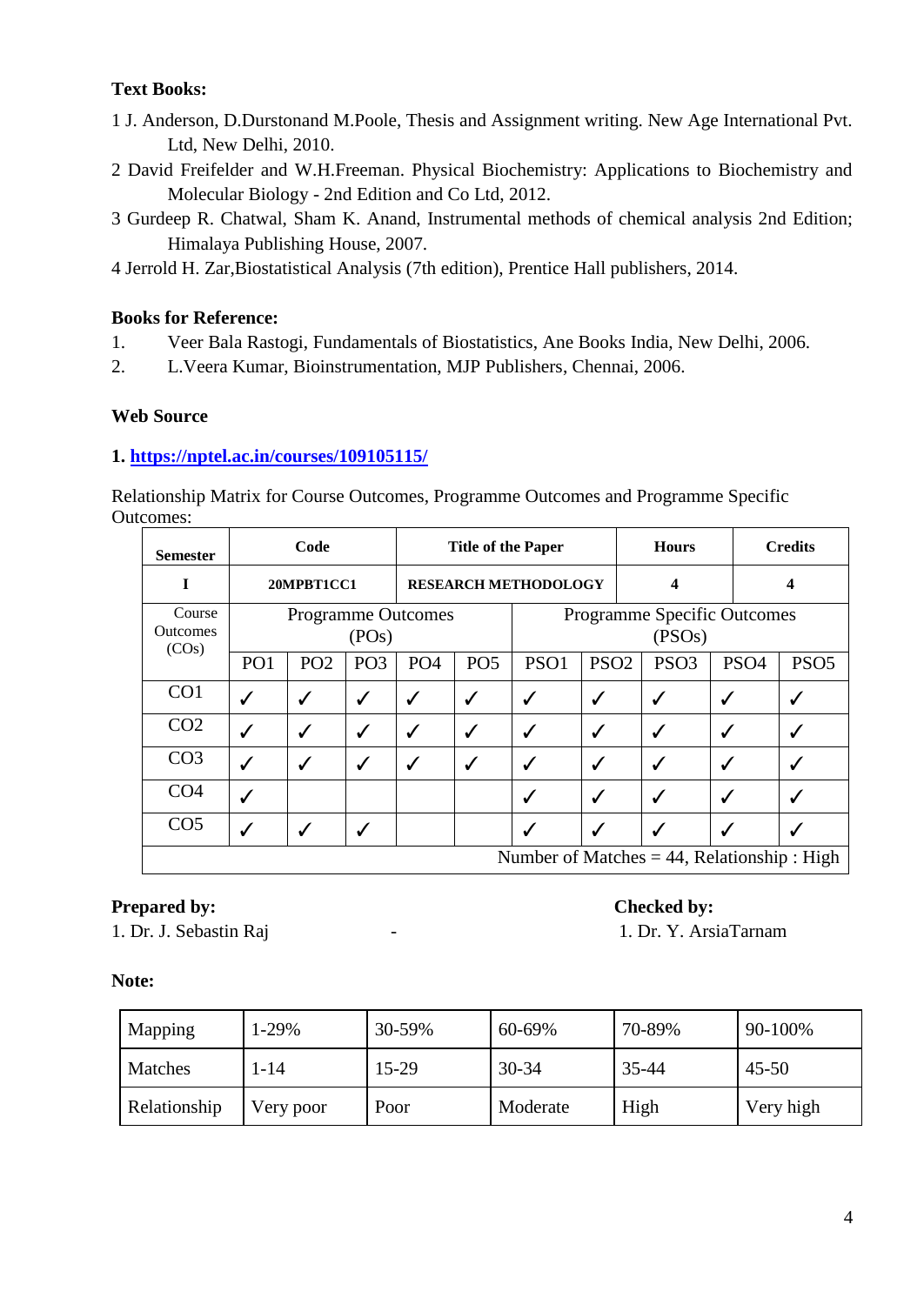5

| Semester | Code       | Course        | Title of the<br>Course                      | <b>Hours</b> | Credits | Max.<br>marks | <b>Internal</b><br>marks | External<br>marks |
|----------|------------|---------------|---------------------------------------------|--------------|---------|---------------|--------------------------|-------------------|
|          | 20MPBT1CC2 | $\rm Core-II$ | <b>ADVANCEMENTS</b><br><b>BIOTECHNOLOGY</b> |              |         | 100           | 25                       | 75                |

# **Course Outcomes**

At the end of the course, scholars will be able to:

- 1. Acquire education that leads to comprehensive understanding of the principles and practices of biotechnology.
- 2. Empower students with the ability to think and solve problems in the field of biotechnology.
- 3. Ensure students are able to effectively communicate with biotech and other interdisciplinary professionals.
- 4. Produce responsible biotechnologists that can work within the interdisciplinary framework of biotechnology and related fields.
- 5. Ensure students to gain an insight into the concepts and techniques of Plant, Animal and Microbial biotechnology and its wide industrial & medicinal applications.

**Unit – I 12 hours Fundamentals of Biotechnology:** Molecular Biotechnology Revolution, Emergence and Commercialization of Molecular Biotechnology, Concerns and Consequences, Prokaryotic and Eukaryotic Organisms, *E.coli, Saccharomyces cerevisiae*, #Secretion pathways in prokaryotic and Eukaryotic organisms#, Eukaryotic cells in culture.

# **Unit II** 12 hours

**Human Genetics:**Modes of human inheritance, Genetic linkage and gene mapping, Comprehensive human linkage maps, Radiation Hybrid mapping, Human genome sequence, #Determining gene function- Functional gene cloning#, Positional candidate gene cloning,cDNA Microarray, Two hybrid system.

# **Unit –III 12 hours**

**Protein Engineering**:AddingDisulfideBonds – T4 Lysozyme, Xylanase, Human Pancreatic ribonuclease. Changing Asparagine to other amino acids, Reducing the number of free sulfhydryl residues, modifying metal cofactor requirements, decreasing protease sensitivity, #Modifying protein specificity, Antibodies, Altering multiple properties - Subtilisin, peroxidase#.

# **Unit - IV 12 hours**

**Regulating the use of Biotechnology:**Regulating the use of Biotechnology, Regulating Recombinant DNA Technology – Regulating Food and Food ingredients – Chymosin, Tryptophan, Bovine Somatotropin; Deliberate Releases of GMOs.#Development of a policy for somatic cell gene therapy#, Accumulation of Defective genes in future generations, Human germ line gene therapy.

**Stem cells and Nanobiotechnology:** Stem Cells – types- Gene therapy. Cloning of animals. Stem cell therapy – reproductive cloning. Nanobiotechnology – self-assembly, Molecular motors. Biologically inspired nanotechnology – single molecule assays, atomic force microscopy, optical Tweezers, The good side of the viruses: Natures Nanotechnology.# Design issues of nanobiologicaldevises – imaging using nanotherapeutic contrast agents#, magnetic resonance imaging (MRI), Nanoparticle contrast agents, nanobiotechnological contrast agent design. Nanomedicine emerging area in nanobiotechnology.

# **# # Self-study portion**

**Text Books:**

# **Unit – V 12 hours**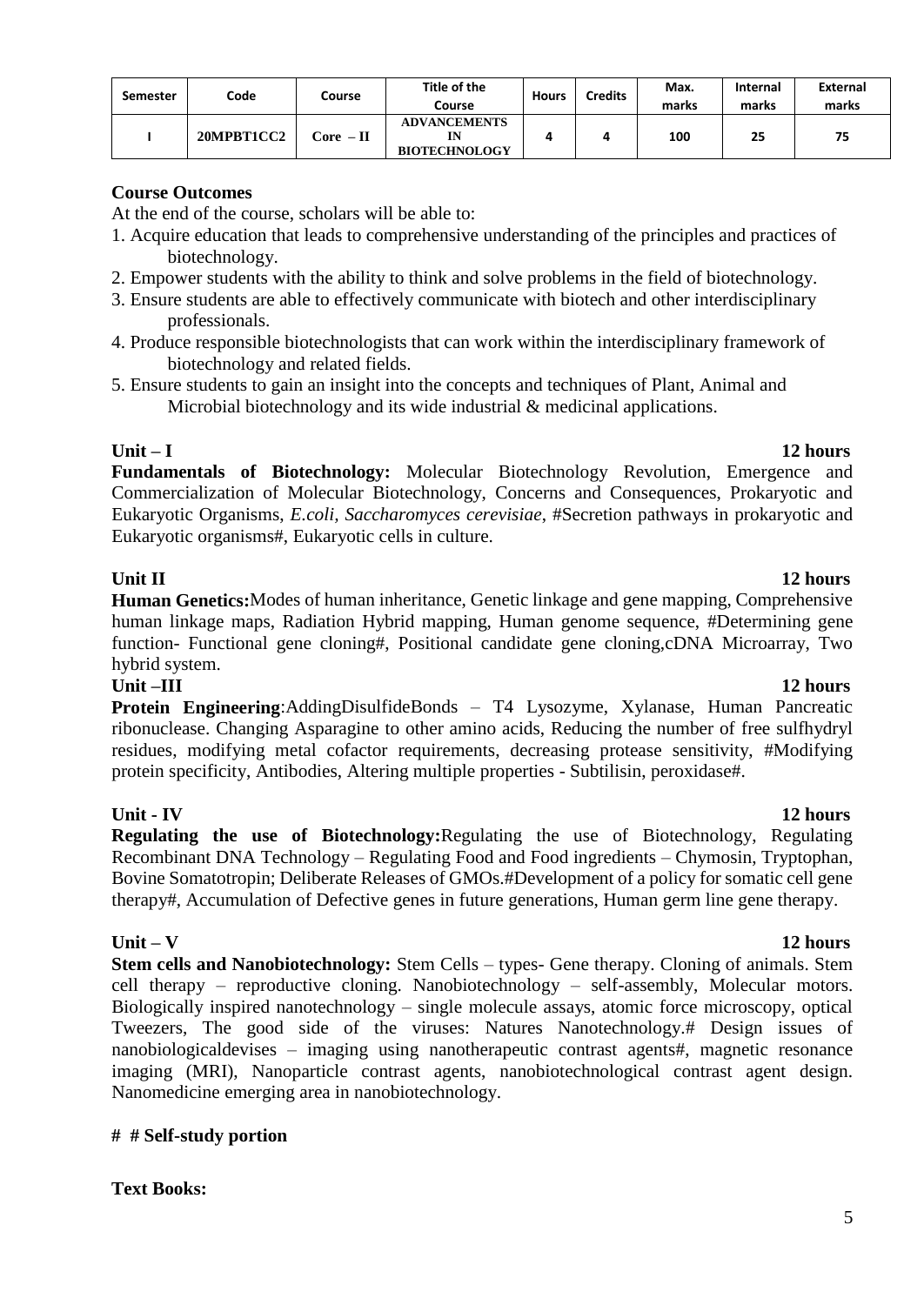- 1. L.A. Allison, Fundamental Molecular Biology. John Wiley and Sons, 2007.
- 2. Bernard R.Glick, Jack, Pasternak, Molecular Biotechnology, ASM Press, 2010.
- 3. Ian Freshney, Culture of Animal cells, 3rdEd., John Wiley & Sons, Inc. publications, 2007.
- 4. James D.Watson, Michael Gilman, Jan A. Witrowski, Mark Zoller.An Overview of recombinant DNA technology, W.H. Freeman Publishers, 2012.

# **Books for Reference:**

- 1. James D.Watson, Molecular Biology of the Gene, Pearson Education India, 2010.
- 2. William S.Klug, Michael R.Cummings, Concepts of Genetics, Pearson Education India, 2007.

#### **Web Source**

- 1.<https://nptel.ac.in/courses/102103045/>
- 2. https://nptel.ac.in/courses/102103041/

Relationship Matrix for Course Outcomes, Programme Outcomes and Programme Specific Outcomes:

| <b>Semester</b>                                |                                    | Code            |                 | <b>Title of the Paper</b> |                                                |                                              |                  | <b>Hours</b>     |                  | <b>Credits</b>   |  |
|------------------------------------------------|------------------------------------|-----------------|-----------------|---------------------------|------------------------------------------------|----------------------------------------------|------------------|------------------|------------------|------------------|--|
| I                                              | 20MPBT1CC2                         |                 |                 |                           | <b>ADVANCEMENTS IN</b><br><b>BIOTECHNOLOGY</b> |                                              |                  | 4                |                  | 4                |  |
| Course<br><b>Outcomes</b>                      | <b>Programme Outcomes</b><br>(POS) |                 |                 |                           |                                                | <b>Programme Specific Outcomes</b><br>(PSOs) |                  |                  |                  |                  |  |
| (COs)                                          | PO <sub>1</sub>                    | PO <sub>2</sub> | PO <sub>3</sub> | PO <sub>4</sub>           | PO <sub>5</sub>                                | PSO1                                         | PSO <sub>2</sub> | PSO <sub>3</sub> | PSO <sub>4</sub> | PSO <sub>5</sub> |  |
| CO <sub>1</sub>                                | ℐ                                  | $\checkmark$    | $\checkmark$    | ✓                         | √                                              | ✔                                            | ✓                | √                |                  |                  |  |
| CO <sub>2</sub>                                | $\checkmark$                       | $\checkmark$    | ✓               | ✓                         | ✓                                              | ✓                                            | $\checkmark$     | ✓                | √                |                  |  |
| CO <sub>3</sub>                                |                                    |                 |                 | ✔                         | ✔                                              | $\checkmark$                                 | $\checkmark$     | √                |                  |                  |  |
| CO <sub>4</sub>                                | $\checkmark$                       | $\checkmark$    | ✔               | ✓                         | ✓                                              |                                              | ✓                | ✓                | ✔                |                  |  |
| CO <sub>5</sub>                                | ✔<br>√                             |                 |                 |                           |                                                | ✔                                            | ✓                |                  |                  |                  |  |
| Number of Matches $= 44$ , Relationship : High |                                    |                 |                 |                           |                                                |                                              |                  |                  |                  |                  |  |

# **Prepared by: Checked by: Checked by:**

1. Dr. J. Sebastin Raj  $\qquad \qquad$  - 1. Dr. T. Nargis Begum

| Mapping      | $1-29%$   | 30-59% | 60-69%    | 70-89% | 90-100%   |  |
|--------------|-----------|--------|-----------|--------|-----------|--|
| Matches      | l-14      | 15-29  | $30 - 34$ | 35-44  | $45 - 50$ |  |
| Relationship | Very poor | Poor   | Moderate  | High   | Very high |  |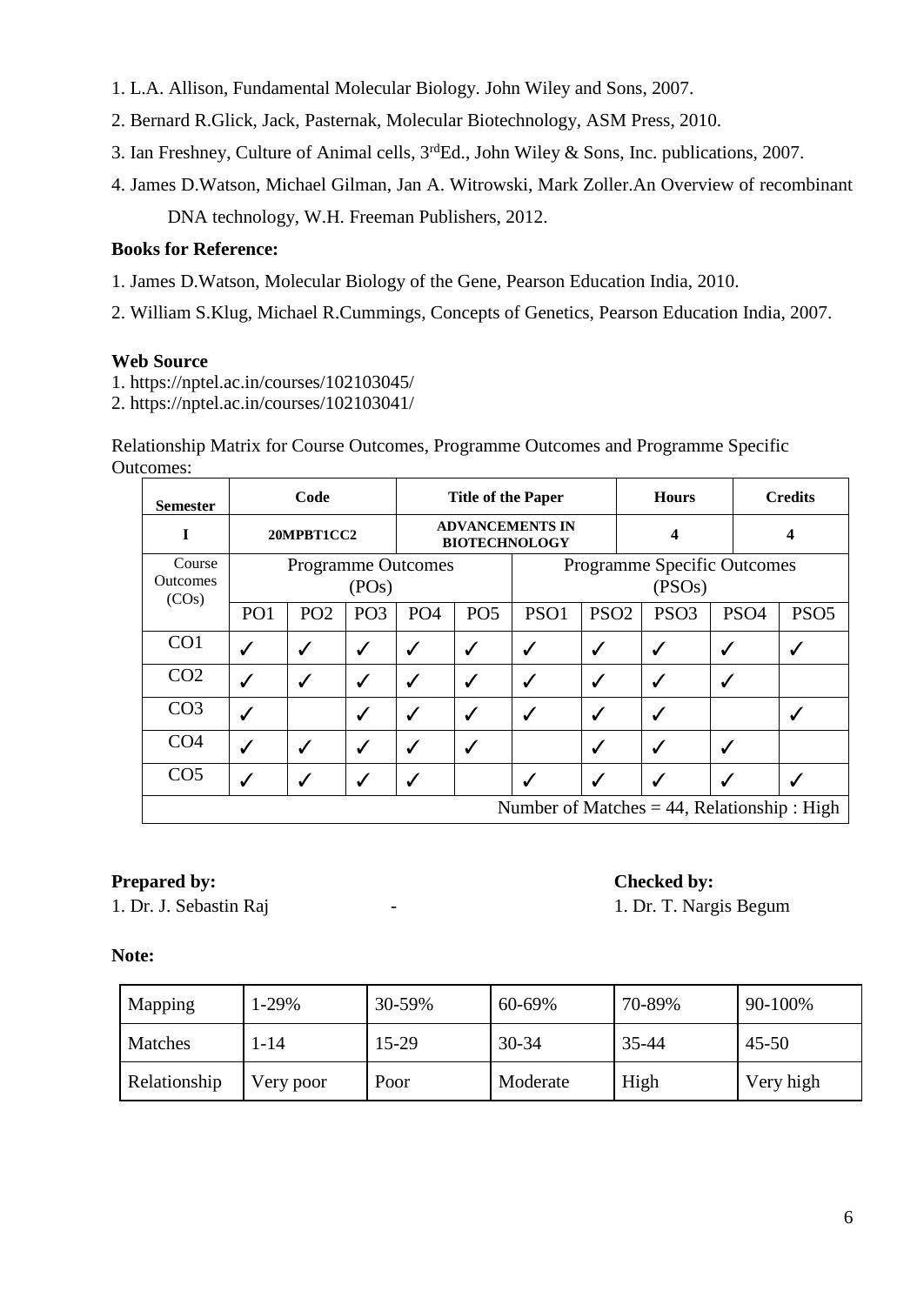| Semester | Code       | Course       | Title of the<br>Course                                  | <b>Hours</b> | <b>Credits</b> | Max.<br>marks | <b>Internal</b><br>marks | External<br>marks |
|----------|------------|--------------|---------------------------------------------------------|--------------|----------------|---------------|--------------------------|-------------------|
|          | 20MPBT1CC3 | $Core = III$ | <b>TEACHING AND</b><br><b>LEARNING</b><br><b>SKILLS</b> |              |                | 100           | 25                       | 75                |

At the end of the course, scholars will be able to:

- 1. Describe the teaching and dynamics of teaching learning.
- 2. Facilitate e-learning and e-teaching with the ICT tools.
- 3. Acquire practical skills (in subject) aiming at gaining confidence to handle practical classes.
- 4. Develop teaching skills and gain confidence in teaching.
- 5. Acquire knowledge on the preparation of teaching aids.

### **Unit – I 12 hours**

**Computer application skills:** Internet –meaning – importance-types of networking-LAN, WAN, MAN-internet- website and webpage's, internet connectively – Browsing the internet-Browsing software-URL addresses, search engines, exploring websites and downloading materials from websites, power point-creating a presentation – slide preparation-#popular websites for data collection in Biotechnology, MS Excel- Statistical packages# –SPSS.

# **Unit – II 12 hours**

**Communication and Interaction:** The theory of communication-communication cycle-Types of communication, communication and language, communication in the class room, Lecture and Lecture demonstration as communication. Interaction methods, Interaction analysis, observation schedule and record.#Bale's interaction process categories, Flander's system of interaction analysis, verbal interaction category system#. Reciprocal category system – Equivalent talk categories.

# **Unit – III 12 hours**

**Education skill:** Psychology – Definition-Nature- Meaning of educational Psychology – Definition – Nature – Scope. Teaching and learning – meaning – characteristics – effective teaching – concept of learning – comparison between teaching and learning. #Mental health –Frustration – concept of adjustment – Defense mechanism – Mental hygiene#.

**Unit – IV 12 hours Uses of teaching strategies:** Group methods of instruction – lecture – demonstration – seminars – workshops – case analysis – panel discussion – team teaching - individual approaches – Teleconferencing – Video conferencing – Description – Advantages – #Micro teaching – Characteristics of Micro teaching – Teaching skills – Programmed Instruction – ICT enabled teaching – Language Laboratory#.

# **Unit – V 12 hours**

**Educational Technology:** Educational technology – definition – objectives – teaching technology – characteristics of teaching technology – behavioral technology – pedagogy of teaching – General advantage of using teaching aids – Broad classification of teaching aids – #Hardware and software in teaching aids#. Instructional media – media attribution – multimedia and instructional development – Multimedia centre – uses and abuses of multimedia.

### **# # Self-study portion**

### 7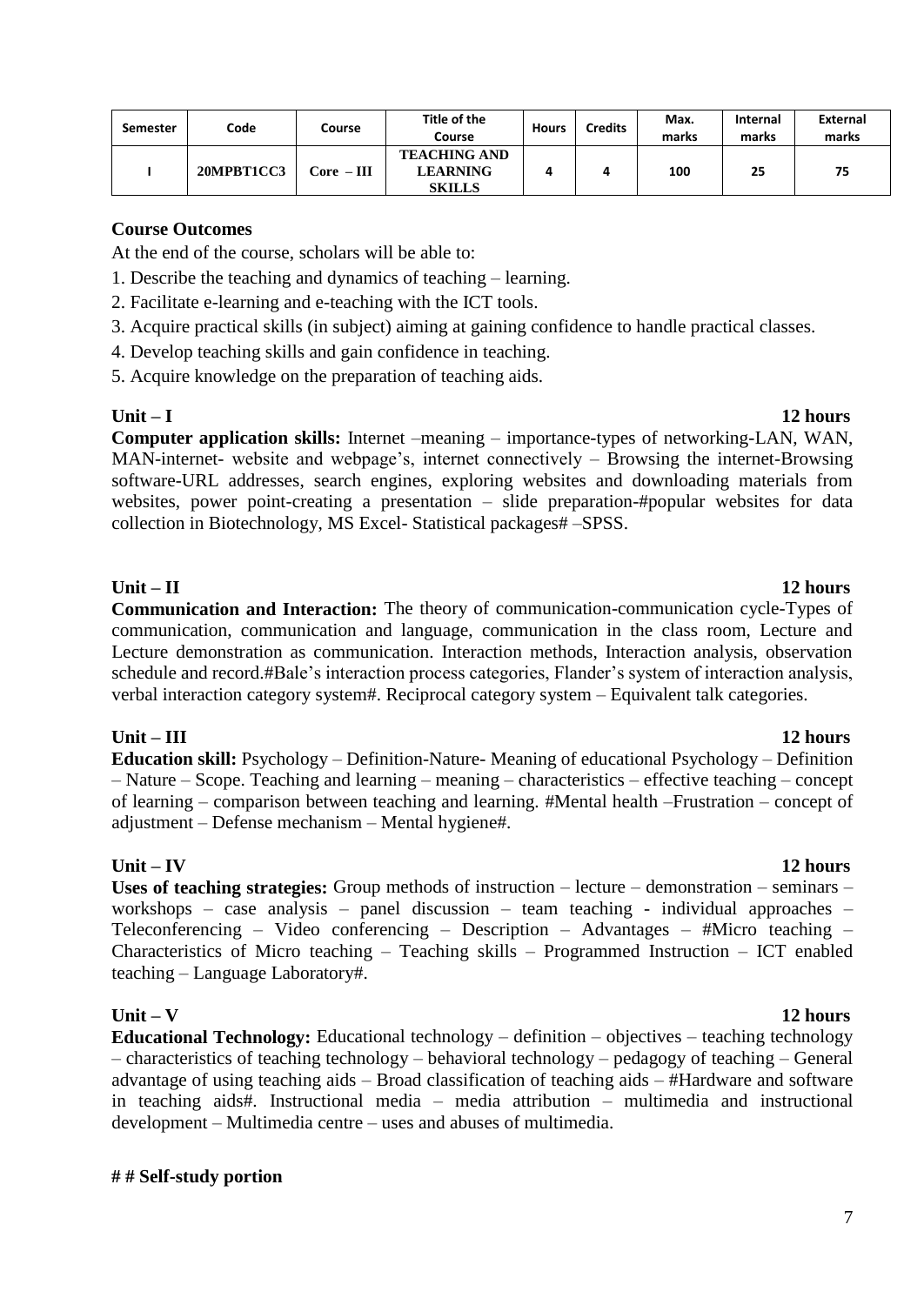- 1. S.K. Kochhar, Methods and Techniques of Teaching Sterling Publisher Pvt. Ltd, 2004.
- 2. S. Robinson, Fundamentals of Education Psychology 2nd ed., Ane Books Pvt. Ltd, 2008.
- 3. SambasivaRao, D. BhaskarRao,Techniques of Teaching Psychology,Sonali Publications New Delhi, 2006.
- 4. K. Sampath, A. Pannerselvam and S. Santhanam, Introduction to Educational Technology 4<sup>th</sup> revised ed., Sterling Publisher Pvt. Ltd, 2000.

## **Books for Reference:**

- 1. T.M. Srinivasan, Use of Computers and Multimedia in Education Aavisakar Publication, Jaipur, 2002.
- 2. Zikr-urRahman, Modern teaching methods and techniques-Anmol Publication Pvt. Ltd. New Delhi, 2006.

# **Web Source**

1.<https://nptel.ac.in/content/storage2/courses/109103023/download/Lecture%207.pdf>

Relationship Matrix for Course Outcomes, Programme Outcomes and Programme Specific Outcomes:

| <b>Semester</b>                    | Code                                          |                                    | <b>Title of the Paper</b> |                                               |                 |              |                                              | <b>Credits</b>   |                  |                  |  |  |
|------------------------------------|-----------------------------------------------|------------------------------------|---------------------------|-----------------------------------------------|-----------------|--------------|----------------------------------------------|------------------|------------------|------------------|--|--|
| 1                                  |                                               | 20MPBT1CC3                         |                           | <b>TEACHING AND LEARNING</b><br><b>SKILLS</b> |                 |              |                                              | 4                |                  | 4                |  |  |
| Course<br><b>Outcomes</b><br>(COs) |                                               | <b>Programme Outcomes</b><br>(POS) |                           |                                               |                 |              | <b>Programme Specific Outcomes</b><br>(PSOs) |                  |                  |                  |  |  |
|                                    | PO <sub>1</sub>                               | PO <sub>2</sub>                    | PO <sub>3</sub>           | PO <sub>4</sub>                               | PO <sub>5</sub> | PSO1         | PSO <sub>2</sub>                             | PSO <sub>3</sub> | PSO <sub>4</sub> | PSO <sub>5</sub> |  |  |
| CO <sub>1</sub>                    | $\checkmark$                                  | $\checkmark$                       | $\checkmark$              | ✓                                             | ✓               | $\checkmark$ | ✓                                            | ✓                | $\checkmark$     |                  |  |  |
| CO <sub>2</sub>                    | ℐ                                             | √                                  | $\checkmark$              | ✓                                             | ✔               |              | ✓                                            | √                |                  |                  |  |  |
| CO <sub>3</sub>                    |                                               | $\checkmark$                       | $\checkmark$              | ✓                                             | √               | $\checkmark$ | $\checkmark$                                 |                  |                  |                  |  |  |
| CO <sub>4</sub>                    |                                               |                                    |                           |                                               | ✔               | √            | ✓                                            | √                |                  |                  |  |  |
| CO <sub>5</sub>                    | $\checkmark$                                  |                                    |                           |                                               |                 |              | ✓                                            | $\checkmark$     |                  |                  |  |  |
|                                    | Number of Matches $=$ 40, Relationship : High |                                    |                           |                                               |                 |              |                                              |                  |                  |                  |  |  |

# **Prepared by: Checked by: Checked by:**

1. Dr. J. Sebastin Raj  $\qquad -$  1. Dr. T. Nargis Begum

| Mapping      | 1-29%     | 30-59% | 60-69%    | 70-89% | 90-100%   |
|--------------|-----------|--------|-----------|--------|-----------|
| Matches      | 1-14      | 15-29  | $30 - 34$ | 35-44  | $45 - 50$ |
| Relationship | Very poor | Poor   | Moderate  | High   | Very high |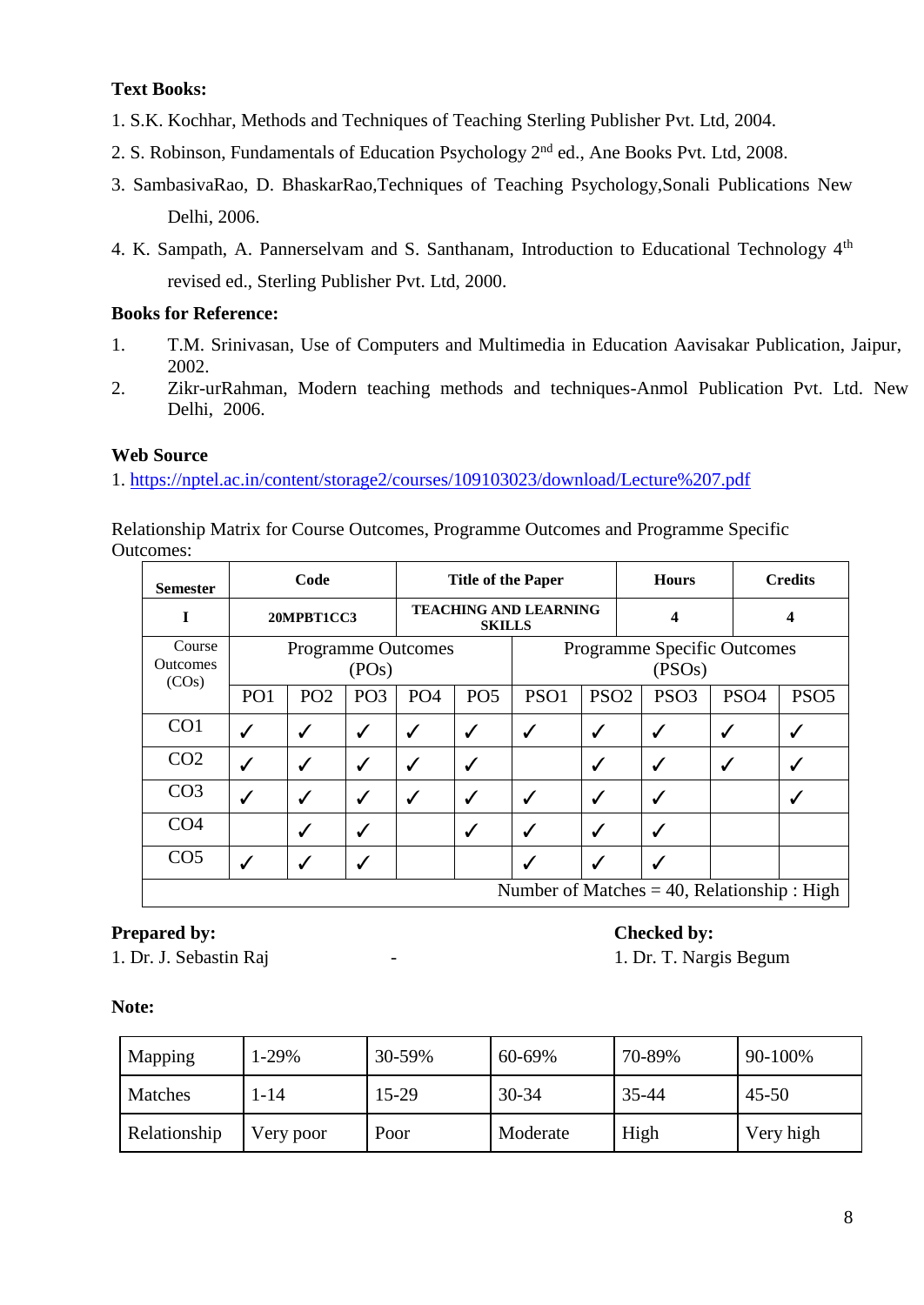| <b>Semester</b> | Code       | Course      | Title of the<br>Course                                   | <b>Hours</b> | <b>Credits</b> | Max.<br>marks | Internal<br>marks | <b>External</b><br>marks |
|-----------------|------------|-------------|----------------------------------------------------------|--------------|----------------|---------------|-------------------|--------------------------|
|                 | 20MPBT1CC4 | $Core - IV$ | <b>PLANT</b><br><b>MOLECULAR</b><br><b>BIOTECHNOLOGY</b> |              |                | 100           | 25                | 75                       |

At the end of the course, scholars will be able to:

- 1. Acquire advance level of plant tissue culture techniques in the field of plant biotechnology.
- 2. Describe the novel ideas to the real problems in molecular biology of plant microbial interactions.
- 3. Demonstrate the social value of transgenic plants with ethical consumption.
- 4. Appraise plant biotechnological research using bioinformatics tools.
- 5. Generate research enhancement in the field of plant molecular research.

#### **12 hours**

**Unit –I: Tissue culture Techniques**:Brief Historical account: Micropropagation, Single cell culture, Suspension culture. Cellular totipotency, Somatic embryogenesis: Synthetic seeds: somaclonal and gametoclonal variation. Haploid production, Embryo culture. Application of Tissue culture: Protoplast isolation and culture: Somatic hybridization, Cybrid technology: Germplasm conservation: #Production of secondary metabolites: Genetic engineering of metabolites in Bioreactors and downstream procession#.

#### **12 hours**

**Unit – II: Molecular Biology of Plant Microbial interaction**: Biochemistry and Molecular biology of biological nitrogen fixation, Genetic engineering of nif genes and node genes. Agrobacterium and crown gall tumours, mechanism of T-DNA transfer. Ti and Ri plasmid vectors Agro infection - Plant Virus as vectors. Direct transfer of plants by physical and chemical methods. #Selectable marker and reporter genes#.

#### **12 hours**

**Unit – III: Transgenic plants and their application:** Transgenic plants: genetic engineering of plants for herbicide resistance, pest resistance, Virus resistance, Stress tolerance, Cytoplasmic male sterility, Delayed fruit ripening. Genetic engineering of seed storage proteins. #Vaccine production in plants, Edible vaccine, Transgenic plants as bioreactors#.

#### **12 hours**

**Unit - IV: Sequence alignments and Phylogeny:** Introduction, Protein sequences, physicochemical properties based on sequence, sequence comparison. Pair-wise sequence alignment, gaps, gappenalties, scoring matrices, Smith-Waterman and Needleman-Wunsch algorithms for sequence alignments, multiple sequence alignment, comparision, composition and properties, useful programs, ClustalW, BioEDIT, BLASTp, Phylogenetic analysis tools- Phylip, ClustalW. #Protein sequence analysis: ExPASy Proteomics tools#.

#### **12 hours**

**Unit – V: Pharmacoinformatics in Drug Discovery:** Drug discovery process, Role of Bioinformatics in drug design, Target identification and validation, lead optimization and validation. Molecular Docking; Structure and ligand based drug design. Modeling of target-small molecule interactions. Protein structure prediction– secondary structure – homology modeling, fold recognition and ab initio methods. #Molecular Simulations, Structure Activity Relationship – QSARs Methodology#.

#### **# # Self-study portion**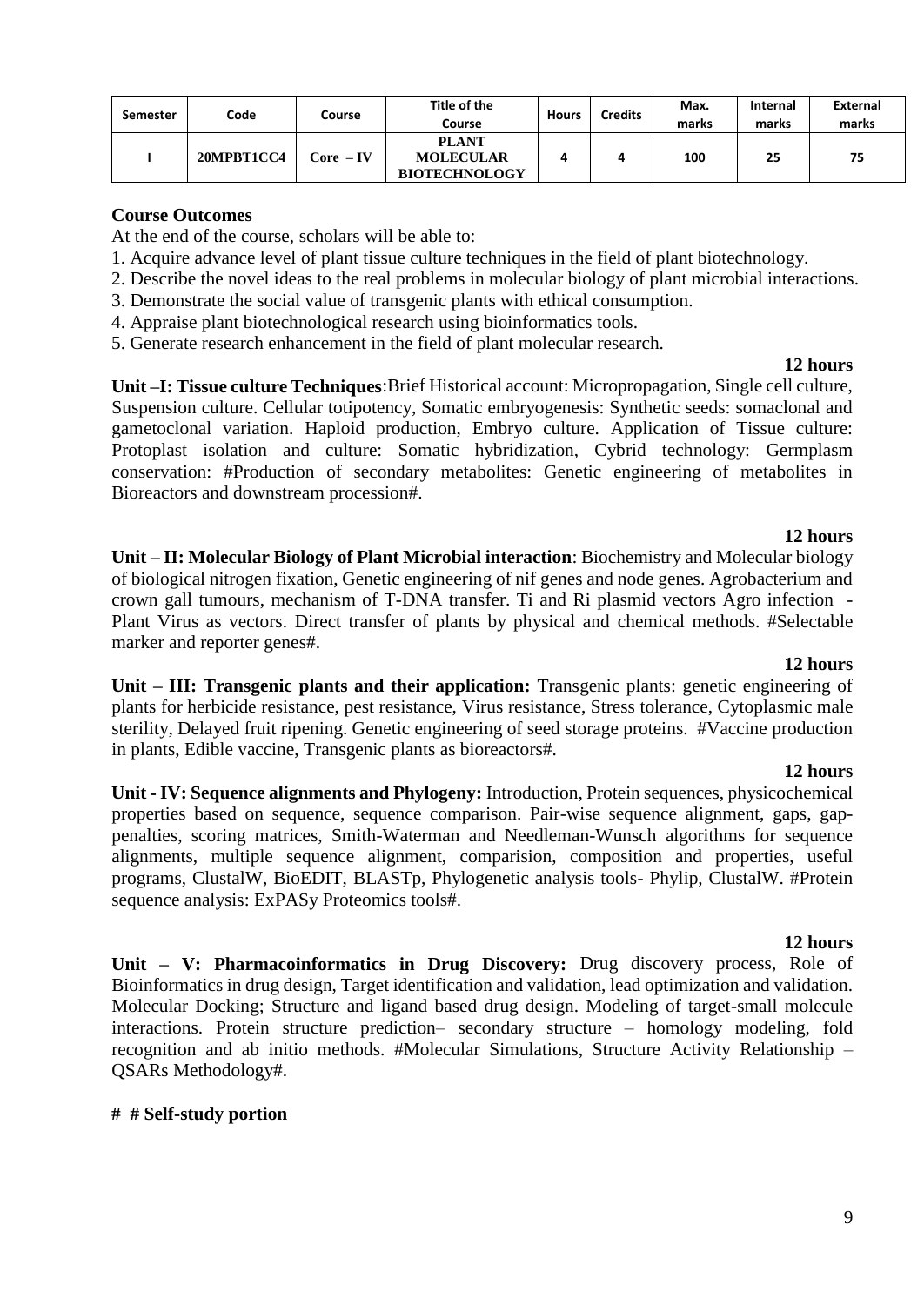- 1. Kalyankumar De.An Introduction to Plant Tissue Culture Techniques.NewCentral Book Agency, Kolkata,2007.
- 2.Adrian Slater, Nigel W. Scott and Mark R. Fowler., Plant Biotechnology (The genetic manipulation of plants), Oxford University press, UK, 2003.
- 3. Willow J.H. Liu. John Wiley & Sons (Edited by): Traditional Herbal Medicine Research Methods: Identification, Analysis, Bioassay, and Pharmaceutical and Clinical Studies, 2011.
- 4. Donald Grierson and S.V. Convey., Plant Molecular Biology. Blackie and Son Limited, New York, 2010.

### **Books for Reference:**

- 1. R.J. Henry, Practical Application of Plant Molecular Biology. Chapmans and Hall,2014.
- 2. [Sarfaraz K. Niazi,](https://www.google.co.in/search?tbo=p&tbm=bks&q=inauthor:%22Sarfaraz+K.+Niazi%22) Handbook of Pharmaceutical Manufacturing Formulations, Second Edition: Vol-II, Uncompressed Solid Products. CRC Press, 2009.

### **Web Source**

1. https://nptel.ac.in/courses/102103016/

Relationship Matrix for Course Outcomes, Programme Outcomes and Programme Specific Outcomes:

| <b>Semester</b>                                                          |                                                | Code            |                 |                 | <b>Title of the Paper</b>                      |                                              |                  |  | <b>Hours</b>     |                  | <b>Credits</b>   |  |
|--------------------------------------------------------------------------|------------------------------------------------|-----------------|-----------------|-----------------|------------------------------------------------|----------------------------------------------|------------------|--|------------------|------------------|------------------|--|
| I                                                                        |                                                | 20MPBT1CC4      |                 |                 | <b>PLANT MOLECULAR</b><br><b>BIOTECHNOLOGY</b> |                                              |                  |  | 4                |                  | 4                |  |
| Course<br><b>Programme Outcomes</b><br><b>Outcomes</b><br>(POS)<br>(COs) |                                                |                 |                 |                 |                                                | <b>Programme Specific Outcomes</b><br>(PSOs) |                  |  |                  |                  |                  |  |
|                                                                          | PO <sub>1</sub>                                | PO <sub>2</sub> | PO <sub>3</sub> | PO <sub>4</sub> | PO <sub>5</sub>                                | PSO1                                         | PSO <sub>2</sub> |  | PSO <sub>3</sub> | PSO <sub>4</sub> | PSO <sub>5</sub> |  |
| CO <sub>1</sub>                                                          | ℐ                                              | $\checkmark$    | $\checkmark$    | ✓               | ✓                                              | ✔                                            | ✓                |  | $\checkmark$     | √                |                  |  |
| CO <sub>2</sub>                                                          | $\checkmark$                                   | $\checkmark$    | ✓               | ✓               | √                                              | √                                            |                  |  |                  |                  |                  |  |
| CO <sub>3</sub>                                                          |                                                |                 | ✓               | ✓               | ✓                                              | ✓                                            | ✓                |  | $\checkmark$     | √                |                  |  |
| CO <sub>4</sub>                                                          |                                                |                 |                 | √               | ✓                                              | ✓                                            | $\checkmark$     |  | ✔                |                  |                  |  |
| CO <sub>5</sub>                                                          | $\checkmark$<br>✓                              |                 |                 |                 |                                                | ✔                                            |                  |  |                  |                  |                  |  |
|                                                                          | Number of Matches $= 41$ , Relationship : High |                 |                 |                 |                                                |                                              |                  |  |                  |                  |                  |  |

# **Prepared by: Checked by: Checked by:**

1. Dr. J. Sebastin Raj  $1.$  Dr. Y. ArsiaTarnam

| Mapping      | 1-29%     | 30-59% | 60-69%    | 70-89% | 90-100%   |
|--------------|-----------|--------|-----------|--------|-----------|
| Matches      | 1-14      | 15-29  | $30 - 34$ | 35-44  | $45 - 50$ |
| Relationship | Very poor | Poor   | Moderate  | High   | Very high |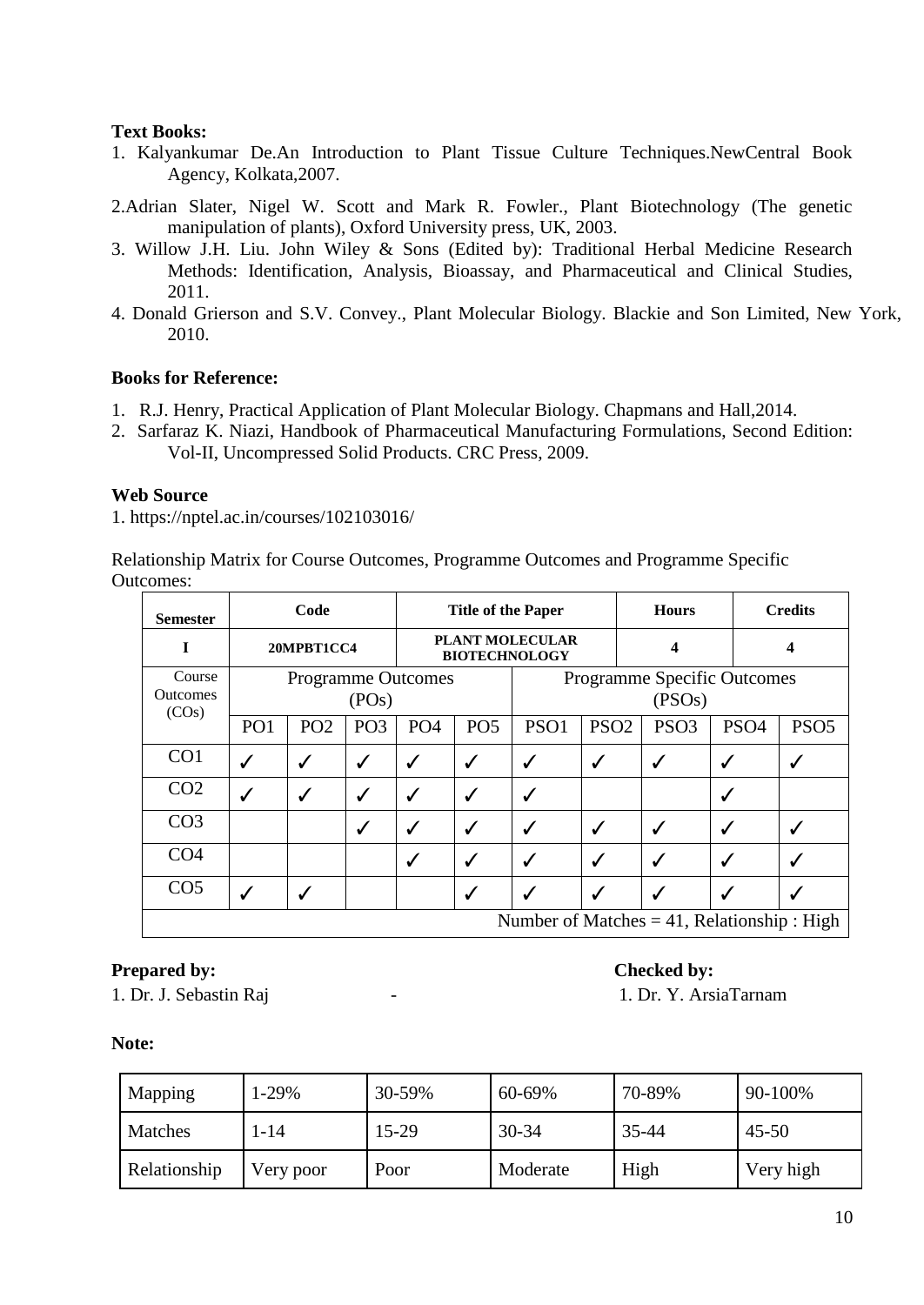| <b>Semester</b> | Code       | Course     | Title of the<br>Course                            | <b>Hours</b> | Credits | Max.<br>marks | <b>Internal</b><br>marks | <b>External</b><br>marks |
|-----------------|------------|------------|---------------------------------------------------|--------------|---------|---------------|--------------------------|--------------------------|
|                 | 20MPBT1CC4 | Core  – IV | <b>NANOPARTICLE</b><br>AND<br><b>NANOMEDICINE</b> |              |         | 100           | 25                       | 75                       |

At the end of the course, scholars will be able to:

- 1. Underline the intensive and in-depth learning of Nanotechnology.
- 2. Describe nanomolecular diagnostics for providing new solution into the medical field.
- 3. Designate nanomedicine for cancer treatment and new social problems.
- 4. Compare the role of nanotechnology in biological therapies.
- 5. Appraise the application of nanotechnology in cancer therapy and nanomedicine.

#### **12 hours**

**UNIT I:Nanoparticles and properties:** Carbon Nanotubes (CNT) - Metals (Au, Ag) - Metal oxides (TiO2, CeO2, ZnO) - Semiconductors (Si, Ge, CdS, ZnSe) - Ceramics and Composites - Dilute magnetic semiconductor- Biological system - DNA and RNA - Lipids - Size dependent properties - Mechanical, Physical and Chemical properties. Applications of Nanomaterials (15) Molecular electronics and nanoelectronics – Quantum electronic devices - CNT based transistor and Field Emission Display - Biological applications - Biochemical sensor - #Membrane based water purification#.

#### **12 hours**

**UNIT – II: Nanomolecular diagnostics - array and chips:** Introduction -Nano diagnostics - Rationale of Nanotechnology for Molecular Diagnostics - Nanoarrays for Molecular Diagnostics. NanoProTM System -Nanofluidic/Nanoarray Devices to Detect a Single Molecule of DNA-Self Assembling Protein Nanoarrays -Fullerene Photo detectors for Chemiluminescence, Detection on Micro fluidic Chips - Protein Microarray for Detection of Molecules with Nanoparticles Protein Nanobiochip Nanoparticles for Molecular Diagnostics -Gold Nanoparticles -Quantum Dots for Molecular Diagnostics Magnetic Nanoparticles -#Use of Nanocrystals in Immuno-histochemistry#.

#### **12 hours**

**UNIT – III: Development of nanomedicine:** Introduction - Development of nano medicines – Nano Shells – Nano pores – Tectodendrimers – Nanoparticle drug system for oral administration – Drug system for nasal administration – Drug system for ocular administration – Nanotechnology in diagnostic application.

#### **12 hours**

**UNIT – IV: Role of nanotechnology in biological therapies**: Biomedical nanoparticles – Liposome's – Dentrimers – Different types of drug loading – Drug release – Biodegradable polymers – Applications Nanobiotechnologies for Single-Molecule Detection -Protease-Activated Quantum Dot Probes - Nanotechnology for Point-of-Care Diagnostics -Nanodiagnostics for the Battle Field - #Nanodiagnostics for Integrating Diagnostics with Therapeutics#.

#### **12 hours**

**UNIT – V: Application in cancer therapy &nanomedicine:** Introduction and Rationale for Nanotechnology in Cancer Therapy - Passive Targeting of Solid Tumors: Pathophysiological Principles and Physicochemical Aspects of Delivery Systems -Active Targeting Strategies in Cancer with a Focus on\Potential Nanotechnology Applications - Pharmacokinetics of Nanocarrier -Mediated Drug and Gene Delivery - Multifunctional Nanoparticles for Cancer Therapy- Neutron Capture #Therapy of Cancer: Nanoparticles and High Molecular Weight Boron Delivery Agents#.

#### **# # Self-study portion**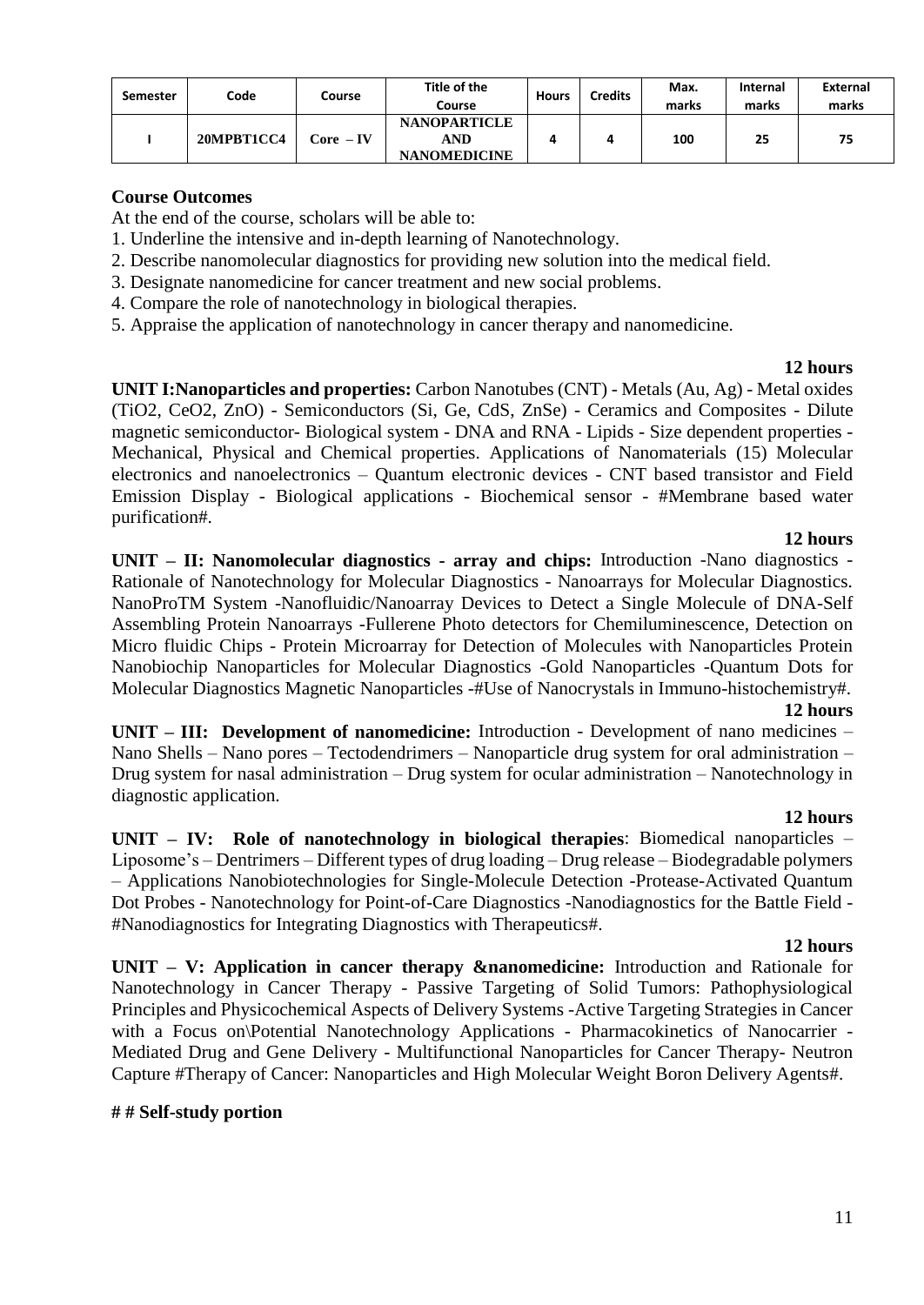- 1. Kewal K. Jain,The Handbook of Nanomedicine, Humana Press, 2008.
- 2. Zhang, Nanomedicine: A Systems Engineering Approach" 1<sup>st</sup> Ed., Pan Stanford Publishing, 2015.
- 3. Robert A. Freitas Jr., ―Nanomedicine Volume IIA: BiocompatibilityLandes Bioscience Publishers, 2013.

# **Books for Reference:**

- 1. M. Wilson, K. Kannangara, G Smith, M. Simmons, B. Raguse, Nanotechnology: Basic science and Emerging technologies, Overseas Press India Pvt Ltd, New Delhi, First Edition,2015.
- 2. C.N.R.Rao, A.Muller, A.K.Cheetham (Eds), The Chemistry of nanomaterials: Synthesis, properties and applications, Wiley VCH Verlag Gmbh&Co, Weinheim, 2014.

# **Web Source**

1.<https://nptel.ac.in/courses/9658475321/>

Relationship Matrix for Course Outcomes, Programme Outcomes and Programme Specific Outcomes:

| <b>Semester</b>           |                 | Code            |                 | <b>Title of the Paper</b>                      |                 |                  |                  | <b>Hours</b>                                   |                                    | <b>Credits</b>   |  |
|---------------------------|-----------------|-----------------|-----------------|------------------------------------------------|-----------------|------------------|------------------|------------------------------------------------|------------------------------------|------------------|--|
| I                         |                 | 20MPBT1CC4      |                 | <b>NANOPARTICLE AND</b><br><b>NANOMEDICINE</b> |                 |                  |                  |                                                |                                    |                  |  |
| Course<br><b>Outcomes</b> |                 |                 |                 | Programme Outcomes(POs)                        |                 |                  |                  |                                                | Programme Specific Outcomes (PSOs) |                  |  |
| (COs)                     | PO <sub>1</sub> | PO <sub>2</sub> | PO <sub>3</sub> | PO <sub>4</sub>                                | PO <sub>5</sub> | PSO <sub>1</sub> | PSO <sub>2</sub> | PSO <sub>3</sub>                               | PSO <sub>4</sub>                   | PSO <sub>5</sub> |  |
| CO <sub>1</sub>           |                 |                 |                 | ✓                                              | ✓               | √                | ✓                | ✔                                              |                                    |                  |  |
| CO <sub>2</sub>           |                 |                 |                 | ✔                                              | √               |                  | ✓                | √                                              |                                    |                  |  |
| CO <sub>3</sub>           |                 |                 |                 | √                                              | √               | √                | ✓                | √                                              |                                    |                  |  |
| CO <sub>4</sub>           |                 |                 |                 | ✓                                              | √               | √                | ✓                | ✔                                              |                                    |                  |  |
| CO <sub>5</sub>           |                 |                 |                 |                                                | √               | $\mathbf{v}$     | $\checkmark$     |                                                |                                    |                  |  |
|                           |                 |                 |                 |                                                |                 |                  |                  | Number of Matches $= 42$ , Relationship : High |                                    |                  |  |

# **Prepared by: Checked by: Checked by:**

1. Dr. J. Sebastin Raj  $\qquad \qquad$  -  $\qquad \qquad$  1. Dr. T. Nargis Begum

| Mapping      | 1-29%     | 30-59% | 60-69%    | 70-89% | 90-100%   |
|--------------|-----------|--------|-----------|--------|-----------|
| Matches      | 1-14      | 15-29  | $30 - 34$ | 35-44  | $45 - 50$ |
| Relationship | Very poor | Poor   | Moderate  | High   | Very high |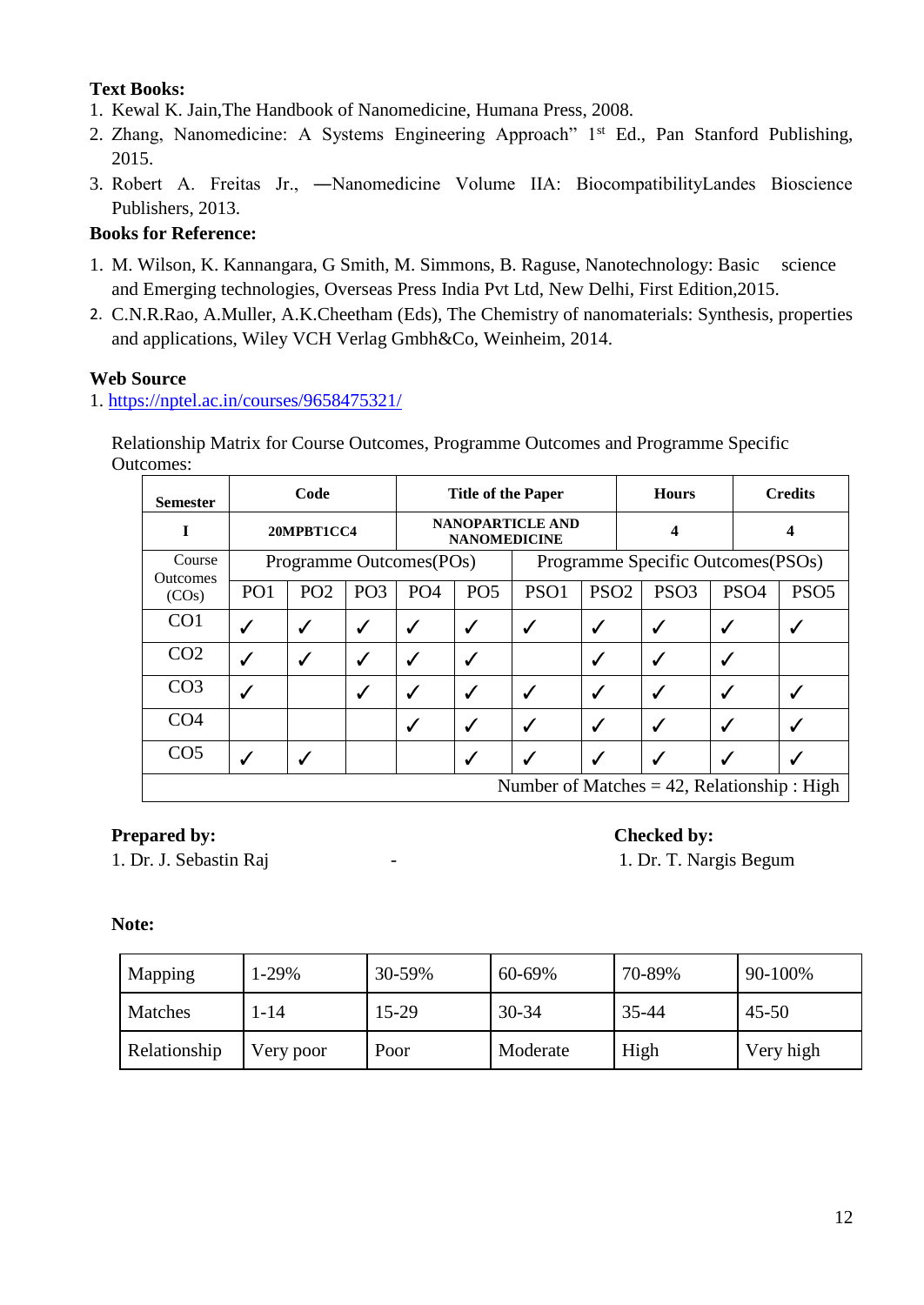| <b>Semester</b> | Code       | Course                    | Title of the<br>Course          | <b>Hours</b> | Credits | Max.<br>marks | <b>Internal</b><br>marks | <b>External</b><br>marks |
|-----------------|------------|---------------------------|---------------------------------|--------------|---------|---------------|--------------------------|--------------------------|
|                 | 20MPBT1CC4 | $\text{Core} - \text{IV}$ | <b>CANCER</b><br><b>BIOLOGY</b> |              | 4       | 100           | 25                       | 75                       |

At the end of the course, scholars will be able to:

- 1. Underline the research in the field of cancer biology.
- 2. Describe Death and Life Apoptosis and Immortality.
- 3. Designate Carcinogens and cancer relevant social problems.
- 4. Compare the role of cancer science in biological therapies.
- 5. Appraise the application of cancer therapy in modern medicine for human welfare.

#### **12 hours**

**Unit I: Origins and Overview**: History of Cancer, Introduction: What is Cancer? The Six Hallmarks of Cancer, Causes, #Initiation and Progression#.

### **12 hours**

**Unit II: Gene Expression and Regulation**: DNA Structure and Stability, Maintenance and Repair, Gene Expression and Regulation, Transcription and Translation, Signal Transduction Pathways, Transcription Factors, Growth Factors, Proto-oncogenes, #Oncogene Activation#.

#### **12 hours**

**Unit III: Growth Inhibitors:** The Cell Cycle, Checkpoints of the Cell Cycle, G1 and S Phases, G2 Phase and Mitosis, Cyclin -Dependent Kinases, Tumor-Suppressor Genes, Functions and Pathways, Examples: p53, Rb (retinoblastoma), BRCA1 and BRCA2, #Cell Biology and Cancer#.

#### **12 hours**

**Unit IV: Death and Life Apoptosis and Immortality**: Apoptosis ,The Apoptosis Pathway, Death Receptors, Mutations to the Pathway, Immortality, Normal Limits on Proliferation, Telomeres and Telomerase, Tumorigenesis, Hyperplasia, #Anaplasia and Dysplasia#.

### **12 hours**

**Unit V: Carcinogens**: Types of Carcinogens, Environmental Carcinogens, Carcinogenesis (Oncogenesis), Gene-Environment Interactions, Carcinogen Metabolism, Identifying Carcinogens and Cancer Risk, Carcinogen Screening, Known Carcinogens, Specialized Testing for Carcinogens. Cancer Therapy-Past, Present, and Future: Cancer Risk Assessment, Screening and Early Detection **,**#Colorectal Cancer Screening, Prostate Cancer Screening#.

### **# # Self-study portion**

### **Text Books:**

1. Robert A. Weinberg, Required Textbook: The Biology of Cancer – Garland Sciencem, 2010.

2. William S.Klug, Michael R.Cummings, Concepts of Genetics, Pearson Education India, 2007.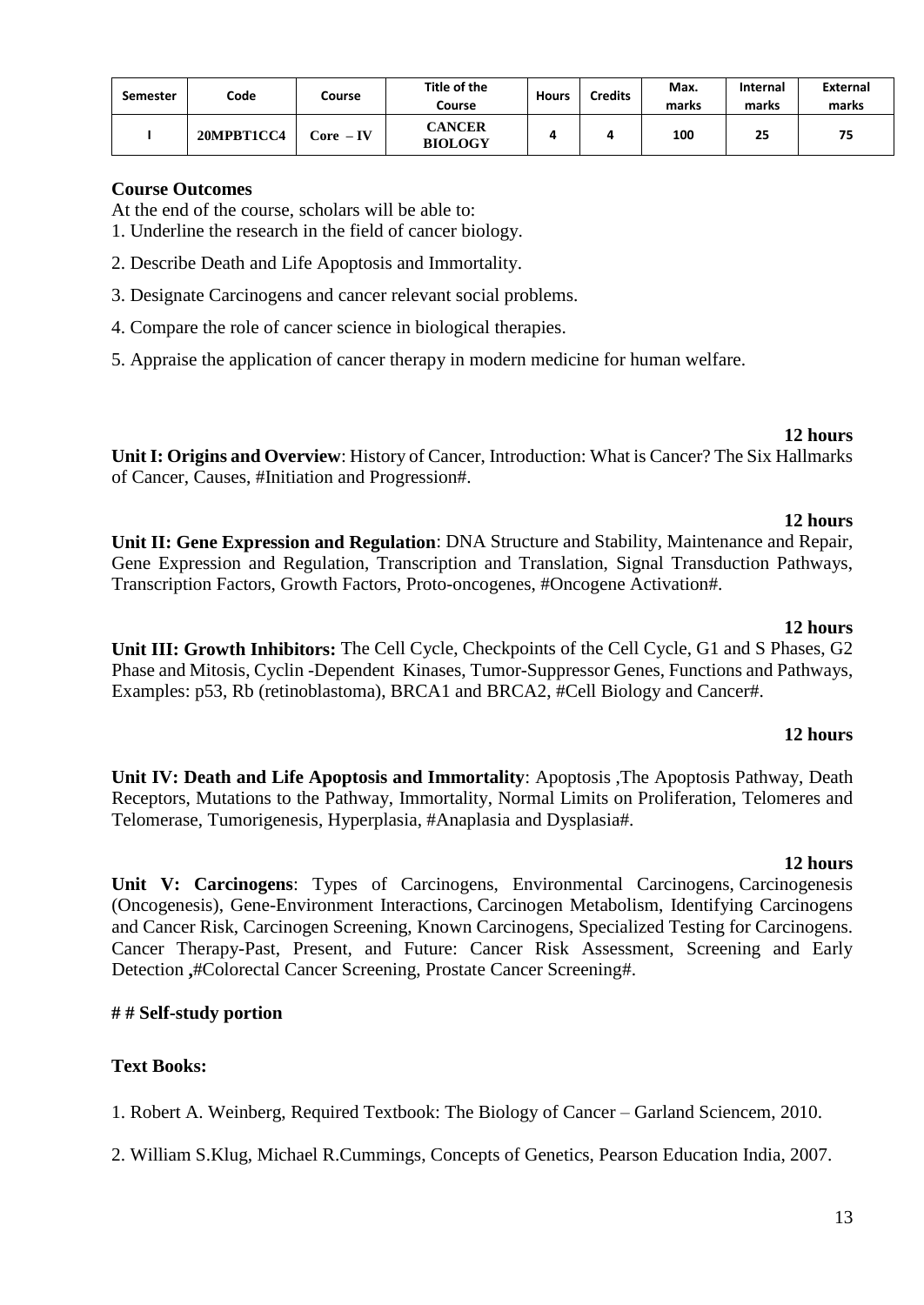# **Books for Reference:**

- 1. Bernard R.Glick, Jack, Pasternak, Molecular Biotechnology, ASM Press, 2010.
- 2. Ian Freshney, Culture of Animal cells, 3<sup>rd</sup>Ed., John Wiley & Sons, Inc. publications, 2007.
- 3. James D.Watson, Michael Gilman, Jan A. Witrowski, Mark Zoller.An Overview of recombinant DNA technology, W.H. Freeman Publishers, 2012.

## **Web Source**

1.<https://nptel.ac.in/courses/45689752322332/cancer>

# **Relationship Matrix for Course Outcomes, Programme Outcomes and Programme Specific Outcomes:**

| <b>Semester</b>                    |                                    | Code            |                 | <b>Title of the Paper</b> |                 |                                                |                  | <b>Hours</b> |                  |                  | <b>Credits</b>   |
|------------------------------------|------------------------------------|-----------------|-----------------|---------------------------|-----------------|------------------------------------------------|------------------|--------------|------------------|------------------|------------------|
| I                                  |                                    | 20MPBT1CC4      |                 | <b>CANCER BIOLOGY</b>     |                 |                                                |                  | 4            |                  |                  | 4                |
| Course<br><b>Outcomes</b><br>(COs) | <b>Programme Outcomes</b><br>(POS) |                 |                 |                           |                 | Programme Specific Outcomes<br>(PSOs)          |                  |              |                  |                  |                  |
|                                    | PO <sub>1</sub>                    | PO <sub>2</sub> | PO <sub>3</sub> | PO <sub>4</sub>           | PO <sub>5</sub> | PSO1                                           | PSO <sub>2</sub> |              | PSO <sub>3</sub> | PSO <sub>4</sub> | PSO <sub>5</sub> |
| CO1                                | ✔                                  | ✔               | $\checkmark$    | ✓                         | ✓               | √                                              | ✓                |              | ✓                | √                |                  |
| CO <sub>2</sub>                    | $\checkmark$                       | ✓               | $\checkmark$    | ✓                         | ✓               |                                                | $\checkmark$     |              | √                | ✔                |                  |
| CO <sub>3</sub>                    |                                    |                 | $\checkmark$    | ✓                         | √               | √                                              | $\checkmark$     |              | √                | √                |                  |
| CO <sub>4</sub>                    |                                    |                 |                 | √                         | $\checkmark$    | $\checkmark$                                   | $\checkmark$     |              | $\checkmark$     | ✔                |                  |
| CO <sub>5</sub>                    |                                    |                 |                 |                           | √               | ں                                              | $\checkmark$     |              |                  |                  |                  |
|                                    |                                    |                 |                 |                           |                 | Number of Matches = $38$ , Relationship : High |                  |              |                  |                  |                  |

# **Prepared by: Checked by: Checked by:**

1. Dr. T. Nargis Begum - 1. Dr. J. Sebastin Raj

| Mapping      | 1-29%     | 30-59% | 60-69%    | 70-89% | 90-100%   |
|--------------|-----------|--------|-----------|--------|-----------|
| Matches      | 1-14      | 15-29  | $30 - 34$ | 35-44  | $45 - 50$ |
| Relationship | Very poor | Poor   | Moderate  | High   | Very high |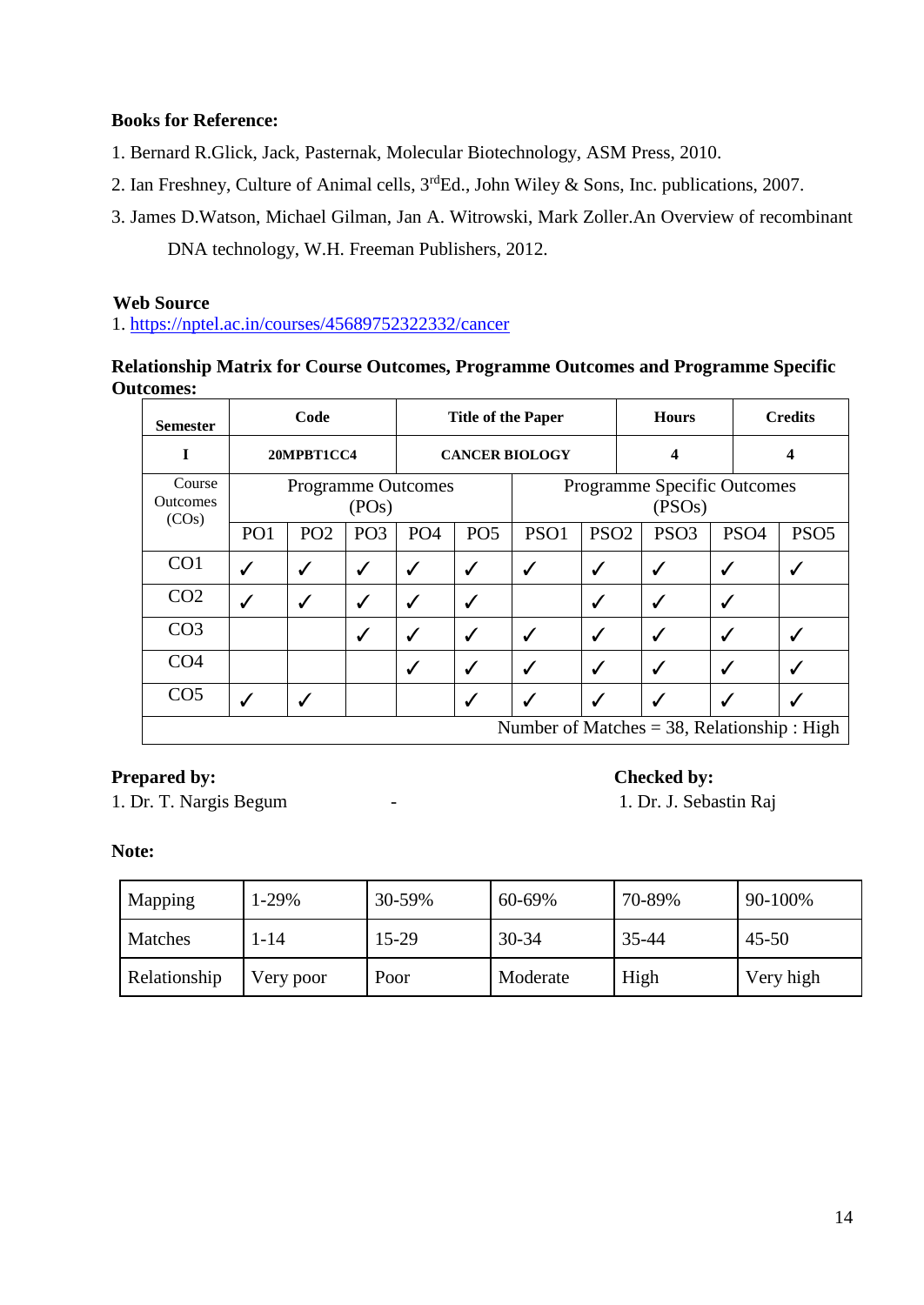| <b>Semester</b> | Code       | Course    | Title of the<br>Course              | <b>Hours</b> | Credits | Max.<br>marks | <b>Internal</b><br>marks | External<br>marks |
|-----------------|------------|-----------|-------------------------------------|--------------|---------|---------------|--------------------------|-------------------|
|                 | 20MPBT1CC4 | Core – IV | <b>STEM CELL</b><br><b>RESEARCH</b> |              |         | 100           | 25                       | 75                |

At the end of the course, scholars will be able to:

- 1. Underline the Introduction and basic biology of stem cells.
- 2. Describe the Biology and varieties of stem cells.
- 3. Designate the cancer treatment and new social problems.
- 4. Compare the Biotechnology of stem cells and applications.
- 5. Appraise the Opportunities and policy matters on stem cell research-therapy.

**UNIT –I 12 hours Introduction and basic biology of stem cells :** Stem cell evolution, Historical perspective - with model systems, Stemness basic, Type of stem cells, Embryonal carcinoma cells: Teratomas and Teratocarcinoma, Stem cell markers, Stem cell niches, Growth Factors and Paracrine mechanism and action of stem cells, Cell stage to blastocyst formation, Implantation, gastrulation, properties and characterization of embryonic stem cells, #Types of adult stem cells: Bone marrow, adipose tissue, cord blood and placenta#.

# **UNIT- II 12 hours**

**Biology and varieties of stem cells:** Concepts on stem cells and historical perspectives, Cellular and molecular features of stem cells, Regulation of stem cells; self-renewal & molecular markers, Derivation, differentiation and propagation of stem cells, Cellular and molecular basis of stem cell differentiation, Embryonic stem cells & germ stem cells, Fetal-adults stem cells & cancer stem cells, #New generation stem cells, Induced pluripotent stem cells & patient-specific stem cells, Genetically engineered stem cells#.

### **UNIT-III 12 hours**

**Lineage-specific differentiation of stem cells:** Stem cells, progenitors and their differentiation, Trans-differentiation, Molecular net-works to induce stem cell differentiation, Stem cell differentiation-specific culture systems, Molecular phenotyping & cell propagation-enrichment strategies, Structural &functional integration of differentiated cell types *in vivo*, #Differentiation and trans- differentiation of stem cells, regulation of stem cell niche in different adult tissues#.

### **UNIT-IV 12 hours**

**Biotechnology of stem cells & applications:** Academic research need for stem cells, Stem cells: model system for cell-developmental biology, Biopharmaceutical need for stem cells, Medical (therapeutic) need for stem cells, Stem cells and progenitors for drug testing, Genetically engineered stem cells for drug discovery &gene therapy, Disease and disorders requiring stem cells, Clinical trials, safety and therapeutic-grade stem cells, Stem cell therapy in neurodegenerative disorders, cardiovascular disorders, metabolic/diabetic/systemic disorders, #hematopoietic & autoimmune diseases, Stem cell therapy in organ disorders, reproductive failures, Stem cell preservation in cancer patients#.

**Opportunities and policy matters on stem cell research-therapy:** Research scope and human resource development, National and global need for stem cell research-therapy& medical tourism, Institutions involved in stem cell research therapy, Guidelines & SOPs on stem cell research therapy, Informational resources on stem cells, Overview of research governance, Research ethics, Gaining ethical approval, Guidelines of India, Guidelines in other countries, #Religious consideration, Regulatory consideration#.

**# # Self-study portion**

# **UNIT-V 12 hours**

#### 15